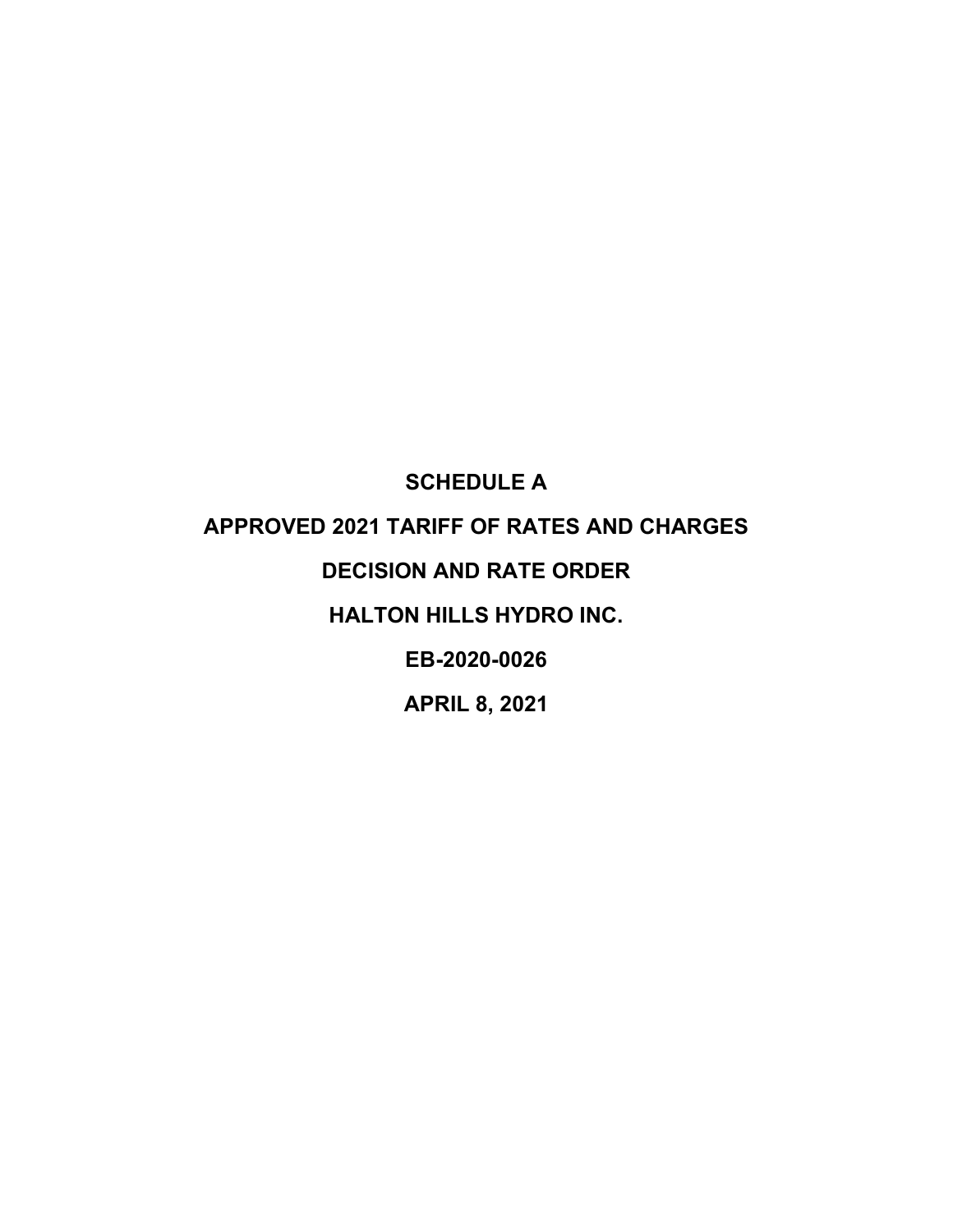**Effective and Implementation Date May 1, 2021 This schedule supersedes and replaces all previously**

**approved schedules of Rates, Charges and Loss Factors**

**EB-2020-0026**

### **RESIDENTIAL SERVICE CLASSIFICATION**

This classification applies to an account taking electricity at 750 volts or less where the electricity is used exclusively in a separate metered living accommodation. Customers shall be residing in single-dwelling units that consist of a detached house or one unit of a semi-detached, duplex, triplex or quadruplex house, with a residential zoning. Separately metered dwellings within a town house complex or apartment building also qualify as residential customers. The customer will be supplied at one service entrance only. Class B consumers are defined in accordance with O. Reg. 429/04. Further servicing details are available in the distributor's Conditions of Service.

#### **APPLICATION**

The application of these rates and charges shall be in accordance with the Licence of the Distributor and any Code or Order of the Ontario Energy Board, and amendments thereto as approved by the Ontario Energy Board, which may be applicable to the administration of this schedule.

No rates and charges for the distribution of electricity and charges to meet the costs of any work or service done or furnished for the purpose of the distribution of electricity shall be made except as permitted by this schedule, unless required by the Distributor's Licence or a Code or Order of the Ontario Energy Board, and amendments thereto as approved by the Ontario Energy Board, or as specified herein.

Unless specifically noted, this schedule does not contain any charges for the electricity commodity, be it under the Regulated Price Plan, a contract with a retailer or the wholesale market price, as applicable. In addition, the charges in the MONTHLY RATES AND CHARGES - Regulatory Component of this schedule do not apply to a customer that is an embedded wholesale market participant.

It should be noted that this schedule does not list any charges, assessments or credits that are required by law to be invoiced by a distributor and that are not subject to Ontario Energy Board approval, such as the Global Adjustment and the HST.

| Service Charge                                                                                           | \$     | 38.17    |
|----------------------------------------------------------------------------------------------------------|--------|----------|
| Rate Rider for Disposition of Group 2 Deferral/Variance Accounts (2021) - effective until April 30, 2023 | \$     | 1.09     |
| Smart Metering Entity Charge - effective until December 31, 2022                                         | \$     | 0.57     |
| Low Voltage Service Rate                                                                                 | \$/kWh | 0.0042   |
| Rate Rider for Lost Revenue Recovery (LRAM) - effective until April 30, 2023                             | \$/kWh | 0.0004   |
| Rate Rider for Disposition of Global Adjustment Account (2021) - Applicable only for Non-RPP Customers - |        |          |
| effective until April 30, 2023                                                                           | \$/kWh | (0.0057) |
| Rate Rider for Disposition of Group 1 Deferral/Variance Accounts (2021) - effective until April 30, 2023 | \$/kWh | 0.0006   |
| <b>Retail Transmission Rate - Network Service Rate</b>                                                   | \$/kWh | 0.0074   |
| Retail Transmission Rate - Line and Transformation Connection Service Rate                               | \$/kWh | 0.0059   |
| <b>MONTHLY RATES AND CHARGES - Regulatory Component</b>                                                  |        |          |
| Wholesale Market Service Rate (WMS) - not including CBR                                                  | \$/kWh | 0.0030   |

| <u>WITOROGIC MIGHTOL OCH WOO TTALO (WWW.O) THOL INDIAGING</u>    | <b>JYKVVN</b> | <u>U.UUJU</u> |
|------------------------------------------------------------------|---------------|---------------|
| Capacity Based Recovery (CBR) - Applicable for Class B Customers | \$/kWh        | 0.0004        |
| Rural or Remote Electricity Rate Protection Charge (RRRP)        | \$/kWh        | 0.0005        |
| Standard Supply Service - Administrative Charge (if applicable)  |               | 0.25          |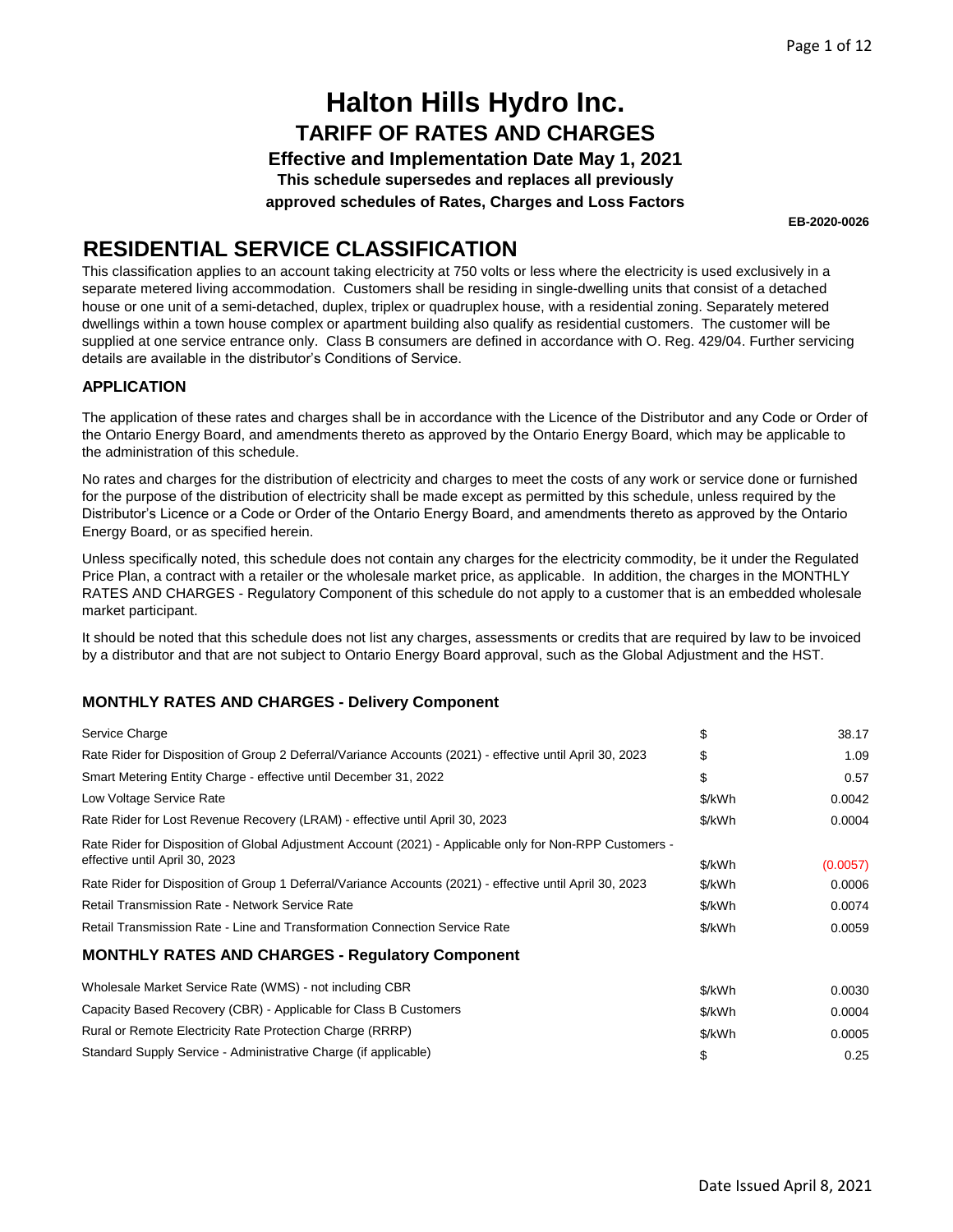**Effective and Implementation Date May 1, 2021**

**This schedule supersedes and replaces all previously**

**approved schedules of Rates, Charges and Loss Factors**

**EB-2020-0026**

### **GENERAL SERVICE LESS THAN 50 KW SERVICE CLASSIFICATION**

This classification applies to a non-residential account taking electricity at 750 volts or less whose average monthly maximum demand is less than, or is forecast to be less than, 50 kW. Class B consumers are defined in accordance with O. Reg. 429/04. Further servicing details are available in the distributor's Conditions of Service.

#### **APPLICATION**

The application of these rates and charges shall be in accordance with the Licence of the Distributor and any Code or Order of the Ontario Energy Board, and amendments thereto as approved by the Ontario Energy Board, which may be applicable to the administration of this schedule.

No rates and charges for the distribution of electricity and charges to meet the costs of any work or service done or furnished for the purpose of the distribution of electricity shall be made except as permitted by this schedule, unless required by the Distributor's Licence or a Code or Order of the Ontario Energy Board, and amendments thereto as approved by the Ontario Energy Board, or as specified herein.

Unless specifically noted, this schedule does not contain any charges for the electricity commodity, be it under the Regulated Price Plan, a contract with a retailer or the wholesale market price, as applicable. In addition, the charges in the MONTHLY RATES AND CHARGES - Regulatory Component of this schedule do not apply to a customer that is an embedded wholesale market participant.

It should be noted that this schedule does not list any charges, assessments or credits that are required by law to be invoiced by a distributor and that are not subject to Ontario Energy Board approval, such as the Global Adjustment and the HST.

| Service Charge                                                                                                                                                                                                                                         | \$               | 29.35              |
|--------------------------------------------------------------------------------------------------------------------------------------------------------------------------------------------------------------------------------------------------------|------------------|--------------------|
| Smart Metering Entity Charge - effective until December 31, 2022                                                                                                                                                                                       | \$               | 0.57               |
| Distribution Volumetric Rate                                                                                                                                                                                                                           | \$/kWh           | 0.0200             |
| Low Voltage Service Rate                                                                                                                                                                                                                               | \$/kWh           | 0.0039             |
| Rate Rider for Lost Revenue Recovery (LRAM) - effective until April 30, 2023                                                                                                                                                                           | \$/kWh           | 0.0011             |
| Rate Rider for Disposition of Group 2 Deferral/Variance Accounts (2021) - effective until April 30, 2023                                                                                                                                               | \$/kWh           | 0.0012             |
| Rate Rider for Disposition of Global Adjustment Account (2021) - Applicable only for Non-RPP Customers -<br>effective until April 30, 2023<br>Rate Rider for Disposition of Group 1 Deferral/Variance Accounts (2021) - effective until April 30, 2023 | \$/kWh<br>\$/kWh | (0.0057)<br>0.0006 |
| Retail Transmission Rate - Network Service Rate                                                                                                                                                                                                        | \$/kWh           | 0.0065             |
| Retail Transmission Rate - Line and Transformation Connection Service Rate                                                                                                                                                                             | \$/kWh           | 0.0055             |
| <b>MONTHLY RATES AND CHARGES - Regulatory Component</b>                                                                                                                                                                                                |                  |                    |

| Wholesale Market Service Rate (WMS) - not including CBR          | \$/kWh | 0.0030 |
|------------------------------------------------------------------|--------|--------|
| Capacity Based Recovery (CBR) - Applicable for Class B Customers | \$/kWh | 0.0004 |
| Rural or Remote Electricity Rate Protection Charge (RRRP)        | \$/kWh | 0.0005 |
| Standard Supply Service - Administrative Charge (if applicable)  |        | 0.25   |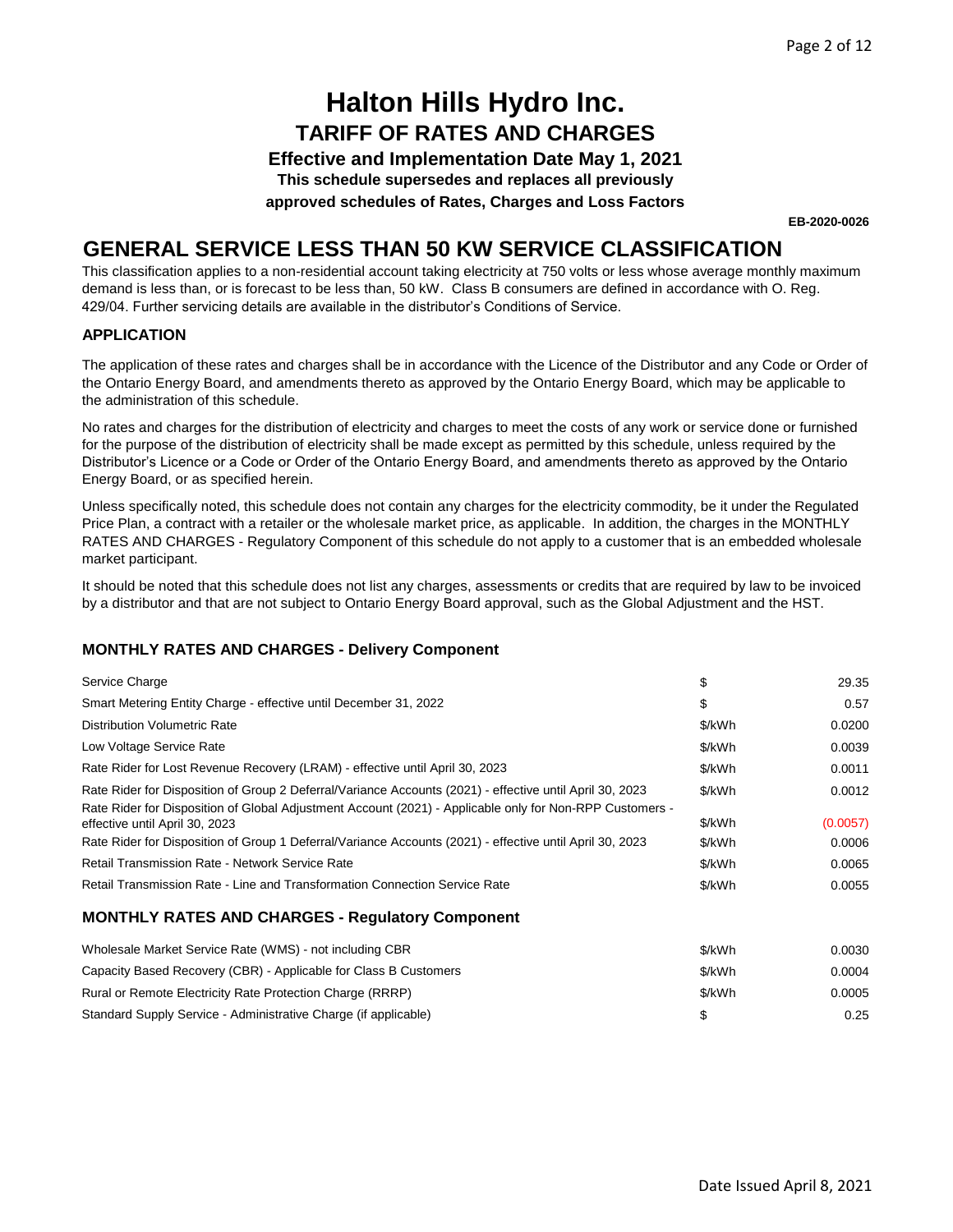**Effective and Implementation Date May 1, 2021**

**This schedule supersedes and replaces all previously**

**approved schedules of Rates, Charges and Loss Factors**

**EB-2020-0026**

### **GENERAL SERVICE 50 TO 999 KW SERVICE CLASSIFICATION**

This classification applies to a non-residential customer with an average peak demand equal to or greater than 50 kW over the past twelve months, or is forecast to be equal to or greater than 50 kW, but less than 1,000 kW. For a new customer without prior billing history, the peak demand will be based on 90% of the proposed capacity or installed transformer. Class B consumers are defined in accordance with O. Reg. 429/04. Further servicing details are available in the distributor's Conditions of Service.

#### **APPLICATION**

The application of these rates and charges shall be in accordance with the Licence of the Distributor and any Code or Order of the Ontario Energy Board, and amendments thereto as approved by the Ontario Energy Board, which may be applicable to the administration of this schedule.

No rates and charges for the distribution of electricity and charges to meet the costs of any work or service done or furnished for the purpose of the distribution of electricity shall be made except as permitted by this schedule, unless required by the Distributor's Licence or a Code or Order of the Ontario Energy Board, and amendments thereto as approved by the Ontario Energy Board, or as specified herein.

Unless specifically noted, this schedule does not contain any charges for the electricity commodity, be it under the Regulated Price Plan, a contract with a retailer or the wholesale market price, as applicable. In addition, the charges in the MONTHLY RATES AND CHARGES - Regulatory Component of this schedule do not apply to a customer that is an embedded wholesale market participant.

If included in the following listing of monthly rates and charges, the rate rider for the disposition of WMS - Sub-account CBR Class B is not applicable to wholesale market participants (WMP), customers that transitioned between Class A and Class B during the variance account accumulation period, or to customers that were in Class A for the entire period. Customers who transitioned are to be charged or refunded their share of the variance disposed through customer specific billing adjustments. This rate rider is to be consistently applied for the entire period to the sunset date of the rate rider. In addition, this rate rider is applicable to all new Class B customers.

If included in the following listing of monthly rates and charges, the rate rider for the disposition of Global Adjustment is only applicable to non-RPP Class B customers. It is not applicable to WMP, customers that transitioned between Class A and Class B during the variance account accumulation period, or to customers that were in Class A for the entire period. Customers who transitioned are to be charged or refunded their share of the variance disposed through customer specific billing adjustments. This rate rider is to be consistently applied for the entire period to the sunset date of the rate rider. In addition, this rate rider is applicable to all new non-RPP Class B customers.

It should be noted that this schedule does not list any charges, assessments or credits that are required by law to be invoiced by a distributor and that are not subject to Ontario Energy Board approval, such as the Global Adjustment and the HST.

Billing demands are established at the greater of 100% of the kW, or 90% of the kVA amounts with the exception of the Retail Transmission Rate-Network Service Rate, which is billed on a \$/kW basis only.

| Service Charge                                                                                           | S       | 124.97   |
|----------------------------------------------------------------------------------------------------------|---------|----------|
| <b>Distribution Volumetric Rate</b>                                                                      | \$/kW   | 5.5523   |
| Low Voltage Service Rate                                                                                 | \$/kW   | 1.6397   |
| Rate Rider for Disposition of Deferral/Variance Accounts Applicable only for Non-Wholesale Market        |         |          |
| Participants - effective until April 30, 2023                                                            | \$/kW   | 0.1151   |
| Rate Rider for Lost Revenue Recovery (LRAM) - effective until April 30, 2023                             | \$/kW   | 0.0475   |
| Rate Rider for Disposition of Group 2 Deferral/Variance Accounts (2021) - effective until April 30, 2023 | $$$ /kW | 0.2478   |
| Rate Rider for Disposition of Global Adjustment Account (2021) - Applicable only for Non-RPP Customers - |         |          |
| effective until April 30, 2023                                                                           | \$/kWh  | (0.0057) |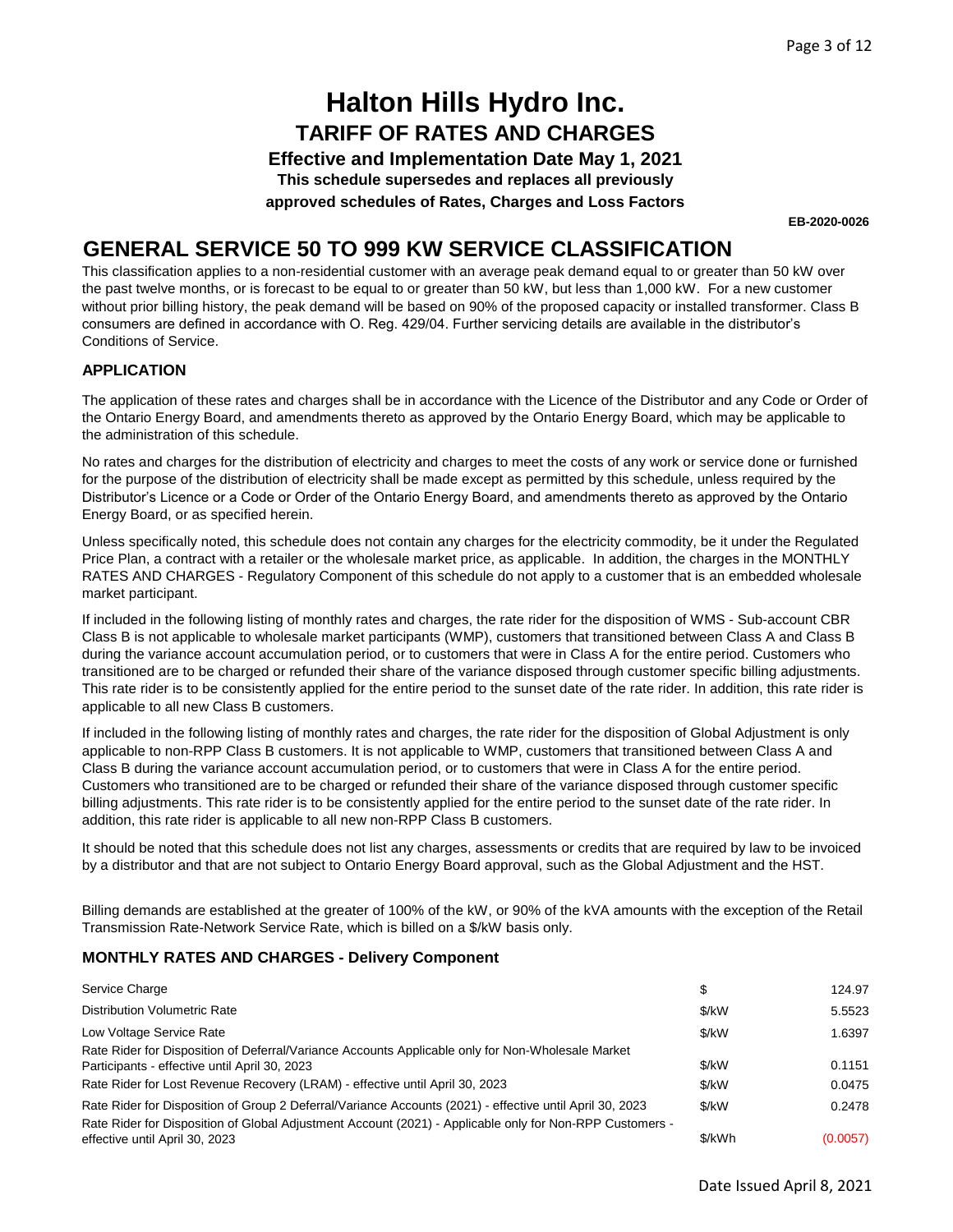**EB-2020-0026**

## **Halton Hills Hydro Inc. TARIFF OF RATES AND CHARGES**

### **Effective and Implementation Date May 1, 2021**

**This schedule supersedes and replaces all previously**

#### **approved schedules of Rates, Charges and Loss Factors**

| Rate Rider for Disposition of Group 1 Deferral/Variance Accounts (2021) - effective until April 30, 2023 | \$/kW  | 0.1110 |
|----------------------------------------------------------------------------------------------------------|--------|--------|
| Retail Transmission Rate - Network Service Rate                                                          | \$/kW  | 2.8318 |
| Retail Transmission Rate - Line and Transformation Connection Service Rate                               | \$/kW  | 2.3135 |
| <b>MONTHLY RATES AND CHARGES - Regulatory Component</b>                                                  |        |        |
| Wholesale Market Service Rate (WMS) - not including CBR                                                  | \$/kWh | 0.0030 |
| Capacity Based Recovery (CBR) - Applicable for Class B Customers                                         | \$/kWh | 0.0004 |
| Rural or Remote Electricity Rate Protection Charge (RRRP)                                                | \$/kWh | 0.0005 |
| Standard Supply Service - Administrative Charge (if applicable)                                          | \$     | 0.25   |
|                                                                                                          |        |        |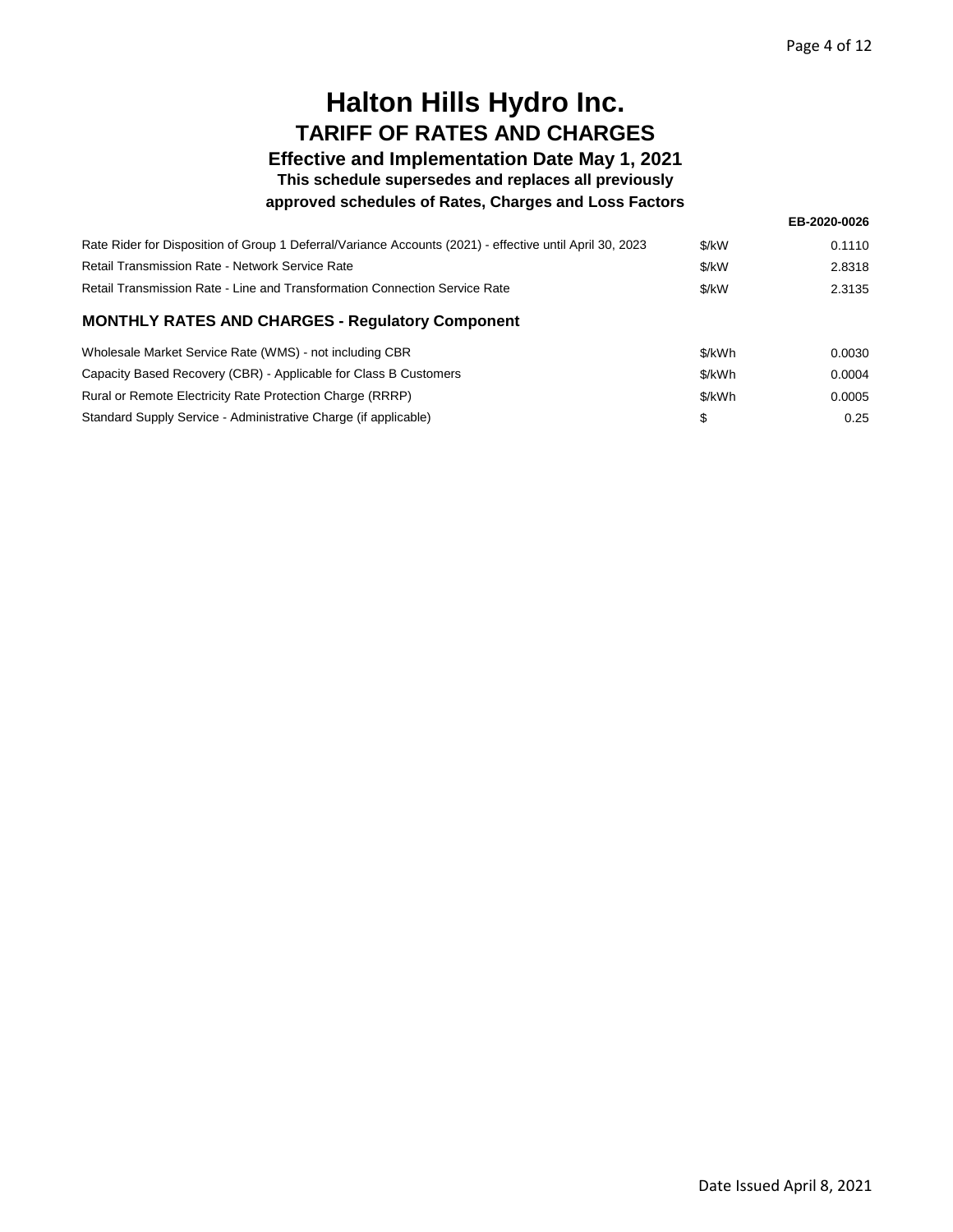**Effective and Implementation Date May 1, 2021**

**This schedule supersedes and replaces all previously**

**approved schedules of Rates, Charges and Loss Factors**

**EB-2020-0026**

### **GENERAL SERVICE 1,000 TO 4,999 KW SERVICE CLASSIFICATION**

This classification applies to a non-residential customer with an average peak demand equal to or greater than 1,000 kW over the past twelve months, or is forecast to be equal to or greater than 1,000 kW, but less than 5,000 kW. For a new customer without prior billing history, the peak demand will be based on 90% of the installed transformer. Class A and Class B consumers are defined in accordance with O.Reg. 429/04. Further servicing details are available in the distributor's Conditions of Service.

#### **APPLICATION**

The application of these rates and charges shall be in accordance with the Licence of the Distributor and any Code or Order of the Ontario Energy Board, and amendments thereto as approved by the Ontario Energy Board, which may be applicable to the administration of this schedule.

No rates and charges for the distribution of electricity and charges to meet the costs of any work or service done or furnished for the purpose of the distribution of electricity shall be made except as permitted by this schedule, unless required by the Distributor's Licence or a Code or Order of the Ontario Energy Board, and amendments thereto as approved by the Ontario Energy Board, or as specified herein.

Unless specifically noted, this schedule does not contain any charges for the electricity commodity, be it under the Regulated Price Plan, a contract with a retailer or the wholesale market price, as applicable. In addition, the charges in the MONTHLY RATES AND CHARGES - Regulatory Component of this schedule do not apply to a customer that is an embedded wholesale market participant.

If included in the following listing of monthly rates and charges, the rate rider for the disposition of WMS - Sub-account CBR Class B is not applicable to wholesale market participants (WMP), customers that transitioned between Class A and Class B during the variance account accumulation period, or to customers that were in Class A for the entire period. Customers who transitioned are to be charged or refunded their share of the variance disposed through customer specific billing adjustments. This rate rider is to be consistently applied for the entire period to the sunset date of the rate rider. In addition, this rate rider is applicable to all new Class B customers.

If included in the following listing of monthly rates and charges, the rate rider for the disposition of Global Adjustment is only applicable to non-RPP Class B customers. It is not applicable to WMP, customers that transitioned between Class A and Class B during the variance account accumulation period, or to customers that were in Class A for the entire period. Customers who transitioned are to be charged or refunded their share of the variance disposed through customer specific billing adjustments. This rate rider is to be consistently applied for the entire period to the sunset date of the rate rider. In addition, this rate rider is applicable to all new non-RPP Class B customers.

It should be noted that this schedule does not list any charges, assessments or credits that are required by law to be invoiced by a distributor and that are not subject to Ontario Energy Board approval, such as the Global Adjustment and the HST.

Billing demands are established at the greater of 100% of the kW, or 90% of the kVA amounts with the exception of the Retail Transmission Rate-Network Service Rate, which is billed on a \$/kW basis only.

| Service Charge                                                                                                                             | \$     | 278.80   |
|--------------------------------------------------------------------------------------------------------------------------------------------|--------|----------|
| <b>Distribution Volumetric Rate</b>                                                                                                        | \$/kW  | 4.9614   |
| Low Voltage Service Rate                                                                                                                   | \$/kW  | 1.6397   |
| Rate Rider for Lost Revenue Recovery (LRAM) - effective until April 30, 2023                                                               | \$/kW  | 0.0793   |
| Rate Rider for Disposition of Group 2 Deferral/Variance Accounts (2021) - effective until April 30, 2023                                   | \$/kW  | 0.3788   |
| Rate Rider for Disposition of Global Adjustment Account (2021) - Applicable only for Non-RPP Customers -<br>effective until April 30, 2023 | \$/kWh | (0.0057) |
| Rate Rider for Disposition of Group 1 Deferral/Variance Accounts (2021) - effective until April 30, 2023                                   | \$/kW  | 0.2627   |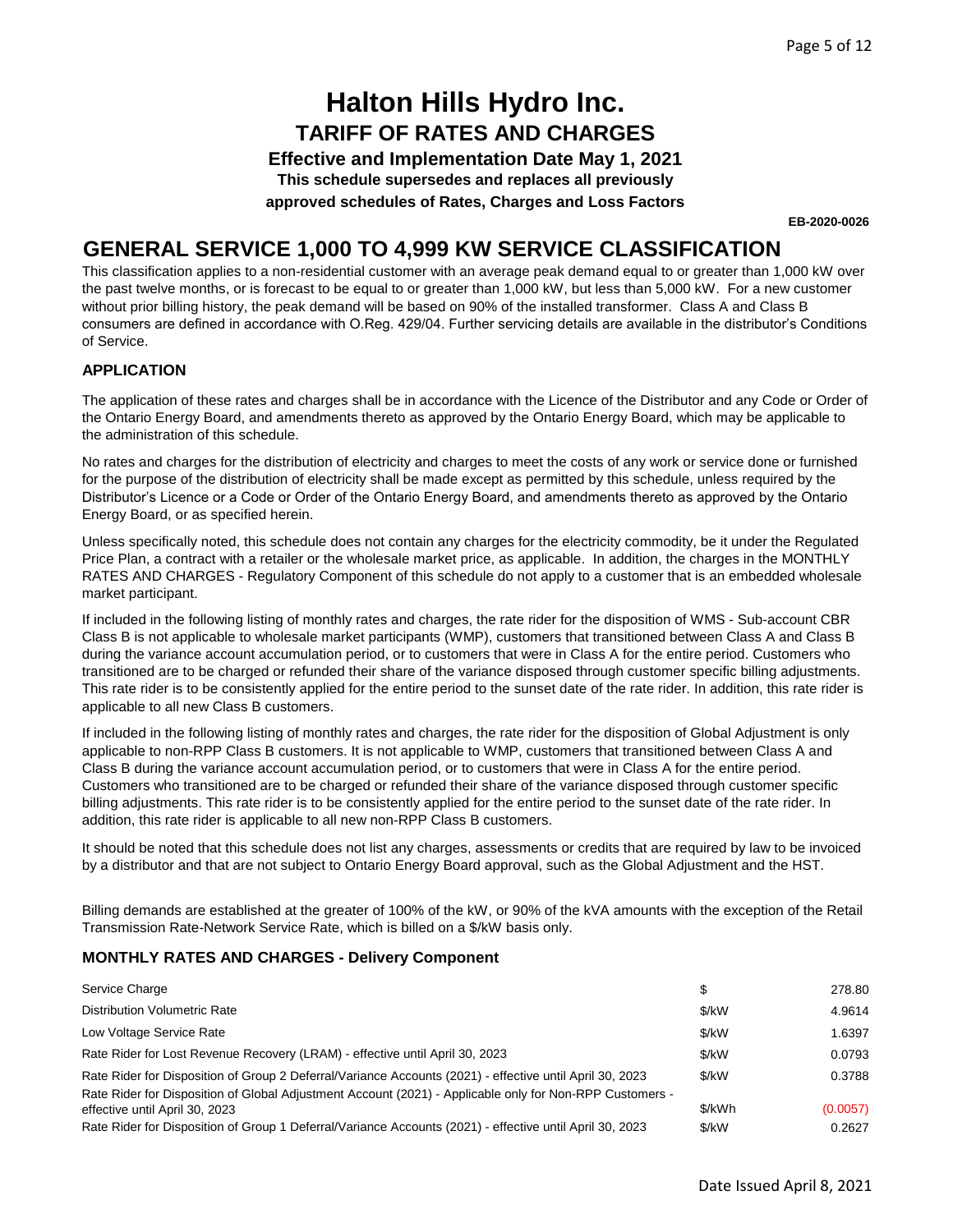### **Effective and Implementation Date May 1, 2021**

**This schedule supersedes and replaces all previously**

#### **approved schedules of Rates, Charges and Loss Factors**

|                                                                            |        | EB-2020-0026 |
|----------------------------------------------------------------------------|--------|--------------|
| Retail Transmission Rate - Network Service Rate                            | \$/kW  | 2.8318       |
| Retail Transmission Rate - Line and Transformation Connection Service Rate | \$/kW  | 2.3135       |
| <b>MONTHLY RATES AND CHARGES - Regulatory Component</b>                    |        |              |
| Wholesale Market Service Rate (WMS) - not including CBR                    | \$/kWh | 0.0030       |
| Capacity Based Recovery (CBR) - Applicable for Class B Customers           | \$/kWh | 0.0004       |
| Rural or Remote Electricity Rate Protection Charge (RRRP)                  | \$/kWh | 0.0005       |
| Standard Supply Service - Administrative Charge (if applicable)            | \$     | 0.25         |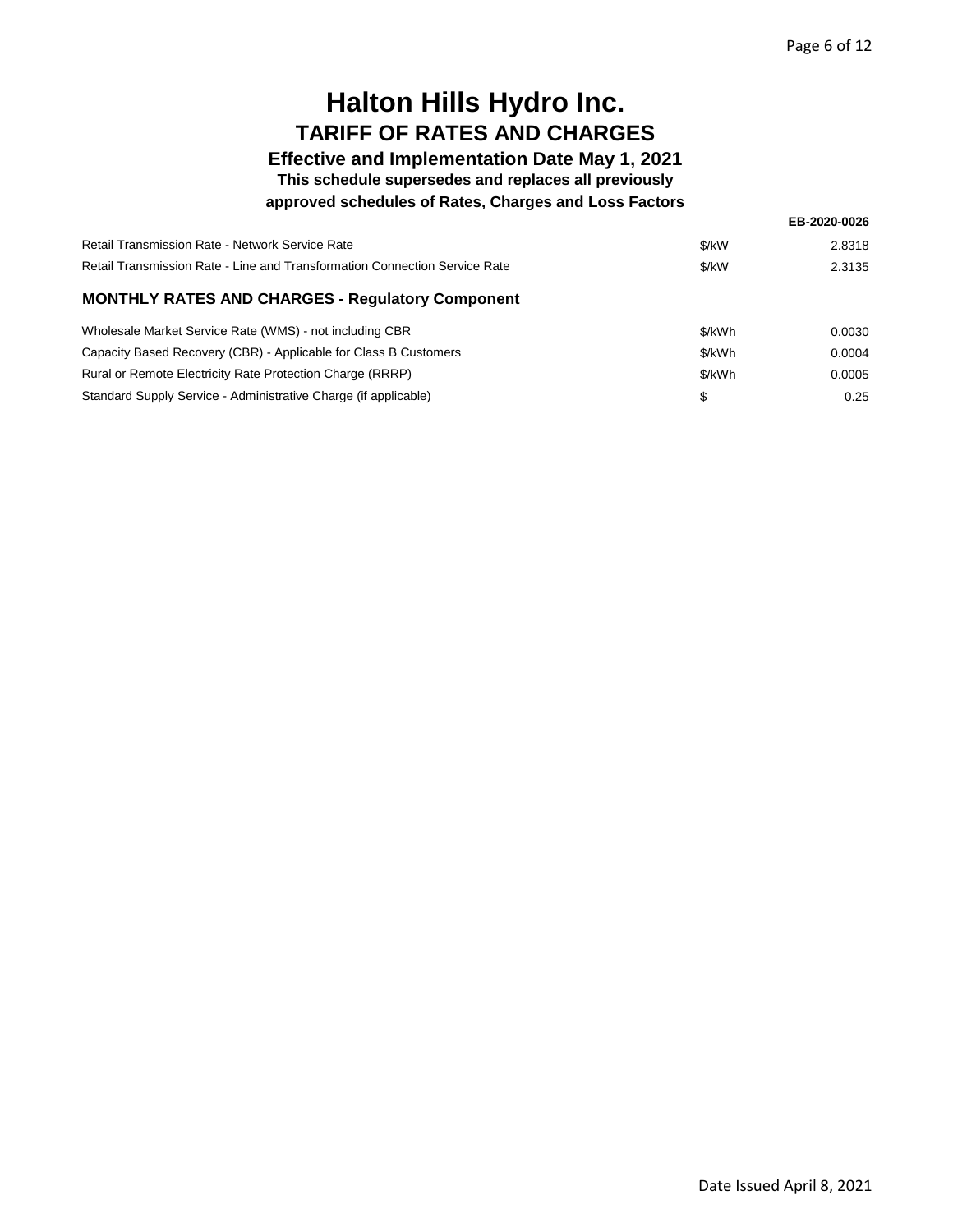**Effective and Implementation Date May 1, 2021**

**This schedule supersedes and replaces all previously**

**approved schedules of Rates, Charges and Loss Factors**

**EB-2020-0026**

### **UNMETERED SCATTERED LOAD SERVICE CLASSIFICATION**

This classification applies to an account taking electricity at 750 volts or less whose average monthly maximum demand is less than, or is forecast to be less than, 50 kW and the consumption is unmetered. Such connections include cable TV power packs, bus shelters, telephone booths, traffic lights, pedestrian X-Walk signals/beacons, railway crossings, etc. The level of the consumption will be agreed to by the distributor and the customer, based on detailed manufacturer information/documentation with regard to electrical consumption of the unmetered load or periodic monitoring of actual consumption. Class B consumers are defined in accordance with O. Reg. 429/04. Further servicing details are available in the distributor's Conditions of Service.

#### **APPLICATION**

The application of these rates and charges shall be in accordance with the Licence of the Distributor and any Code or Order of the Ontario Energy Board, and amendments thereto as approved by the Ontario Energy Board, which may be applicable to the administration of this schedule.

No rates and charges for the distribution of electricity and charges to meet the costs of any work or service done or furnished for the purpose of the distribution of electricity shall be made except as permitted by this schedule, unless required by the Distributor's Licence or a Code or Order of the Ontario Energy Board, and amendments thereto as approved by the Ontario Energy Board, or as specified herein.

Unless specifically noted, this schedule does not contain any charges for the electricity commodity, be it under the Regulated Price Plan, a contract with a retailer or the wholesale market price, as applicable. In addition, the charges in the MONTHLY RATES AND CHARGES - Regulatory Component of this schedule do not apply to a customer that is an embedded wholesale market participant.

It should be noted that this schedule does not list any charges, assessments or credits that are required by law to be invoiced by a distributor and that are not subject to Ontario Energy Board approval, such as the Global Adjustment and the HST.

| Service Charge (per connection)                                                                          | \$     | 18.02    |
|----------------------------------------------------------------------------------------------------------|--------|----------|
| <b>Distribution Volumetric Rate</b>                                                                      | \$/kWh | 0.0122   |
| Low Voltage Service Rate                                                                                 | \$/kWh | 0.0039   |
| Rate Rider for Lost Revenue Recovery (LRAM) - effective until April 30, 2023                             | \$/kWh | 0.0000   |
| Rate Rider for Disposition of Group 2 Deferral/Variance Accounts (2021) - effective until April 30, 2023 | \$/kWh | 0.0006   |
| Rate Rider for Disposition of Global Adjustment Account (2021) - Applicable only for Non-RPP Customers - |        |          |
| effective until April 30, 2023                                                                           | \$/kWh | (0.0057) |
| Rate Rider for Disposition of Group 1 Deferral/Variance Accounts (2021) - effective until April 30, 2023 | \$/kWh | 0.0006   |
| <b>Retail Transmission Rate - Network Service Rate</b>                                                   | \$/kWh | 0.0065   |
| Retail Transmission Rate - Line and Transformation Connection Service Rate                               | \$/kWh | 0.0055   |
| <b>MONTHLY RATES AND CHARGES - Regulatory Component</b>                                                  |        |          |

| Wholesale Market Service Rate (WMS) - not including CBR          | \$/kWh | 0.0030 |
|------------------------------------------------------------------|--------|--------|
| Capacity Based Recovery (CBR) - Applicable for Class B Customers | \$/kWh | 0.0004 |
| Rural or Remote Electricity Rate Protection Charge (RRRP)        | \$/kWh | 0.0005 |
| Standard Supply Service - Administrative Charge (if applicable)  |        | 0.25   |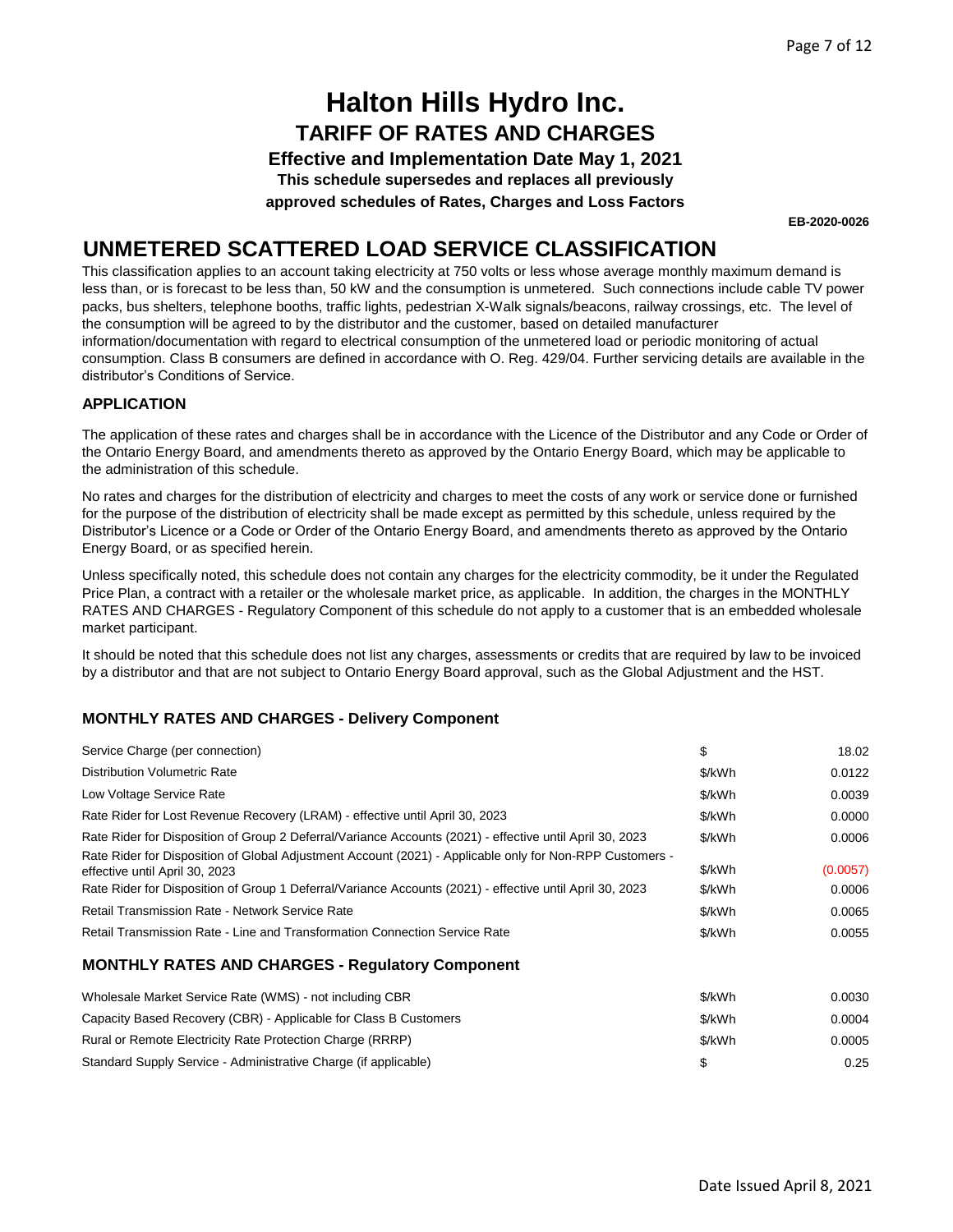**Effective and Implementation Date May 1, 2021**

**This schedule supersedes and replaces all previously**

**approved schedules of Rates, Charges and Loss Factors**

**EB-2020-0026**

### **SENTINEL LIGHTING SERVICE CLASSIFICATION**

This classification refers to accounts that are an unmetered lighting load supplied to a sentinel light. Class B consumers are defined in accordance with O. Reg. 429/04. Further servicing details are available in the distributor's Conditions of Service.

#### **APPLICATION**

The application of these rates and charges shall be in accordance with the Licence of the Distributor and any Code or Order of the Ontario Energy Board, and amendments thereto as approved by the Ontario Energy Board, which may be applicable to the administration of this schedule.

No rates and charges for the distribution of electricity and charges to meet the costs of any work or service done or furnished for the purpose of the distribution of electricity shall be made except as permitted by this schedule, unless required by the Distributor's Licence or a Code or Order of the Ontario Energy Board, and amendments thereto as approved by the Ontario Energy Board, or as specified herein.

Unless specifically noted, this schedule does not contain any charges for the electricity commodity, be it under the Regulated Price Plan, a contract with a retailer or the wholesale market price, as applicable. In addition, the charges in the MONTHLY RATES AND CHARGES - Regulatory Component of this schedule do not apply to a customer that is an embedded wholesale market participant.

It should be noted that this schedule does not list any charges, assessments or credits that are required by law to be invoiced by a distributor and that are not subject to Ontario Energy Board approval, such as the Global Adjustment and the HST.

#### **MONTHLY RATES AND CHARGES - Delivery Component**

| Service Charge (per connection)                                                                                                                                                                                      | \$     | 12.20    |
|----------------------------------------------------------------------------------------------------------------------------------------------------------------------------------------------------------------------|--------|----------|
| <b>Distribution Volumetric Rate</b>                                                                                                                                                                                  | \$/kW  | 46.2735  |
| Low Voltage Service Rate                                                                                                                                                                                             | \$/kW  | 1.1804   |
| Rate Rider for Lost Revenue Recovery (LRAM) - effective until April 30, 2023                                                                                                                                         | \$/kW  | 0.0000   |
| Rate Rider for Disposition of Group 2 Deferral/Variance Accounts (2021) - effective until April 30, 2023<br>Rate Rider for Disposition of Global Adjustment Account (2021) - Applicable only for Non-RPP Customers - | \$/kW  | 2.2396   |
| effective until April 30, 2023                                                                                                                                                                                       | \$/kWh | (0.0057) |
| Rate Rider for Disposition of Group 1 Deferral/Variance Accounts (2021) - effective until April 30, 2023                                                                                                             | \$/kW  | 0.2346   |
| Retail Transmission Rate - Network Service Rate                                                                                                                                                                      | \$/kW  | 2.0203   |
| Retail Transmission Rate - Line and Transformation Connection Service Rate                                                                                                                                           | \$/kW  | 1.6654   |
| <b>MONTHLY RATES AND CHARGES - Regulatory Component</b>                                                                                                                                                              |        |          |
| Wholesale Market Service Rate (WMS) - not including CBR                                                                                                                                                              | \$/kWh | 0.0030   |
| Capacity Based Recovery (CBR) - Applicable for Class B Customers                                                                                                                                                     | \$/kWh | 0.0004   |
| Rural or Remote Electricity Rate Protection Charge (RRRP)                                                                                                                                                            | \$/kWh | 0.0005   |

Standard Supply Service - Administrative Charge (if applicable) \$ 0.25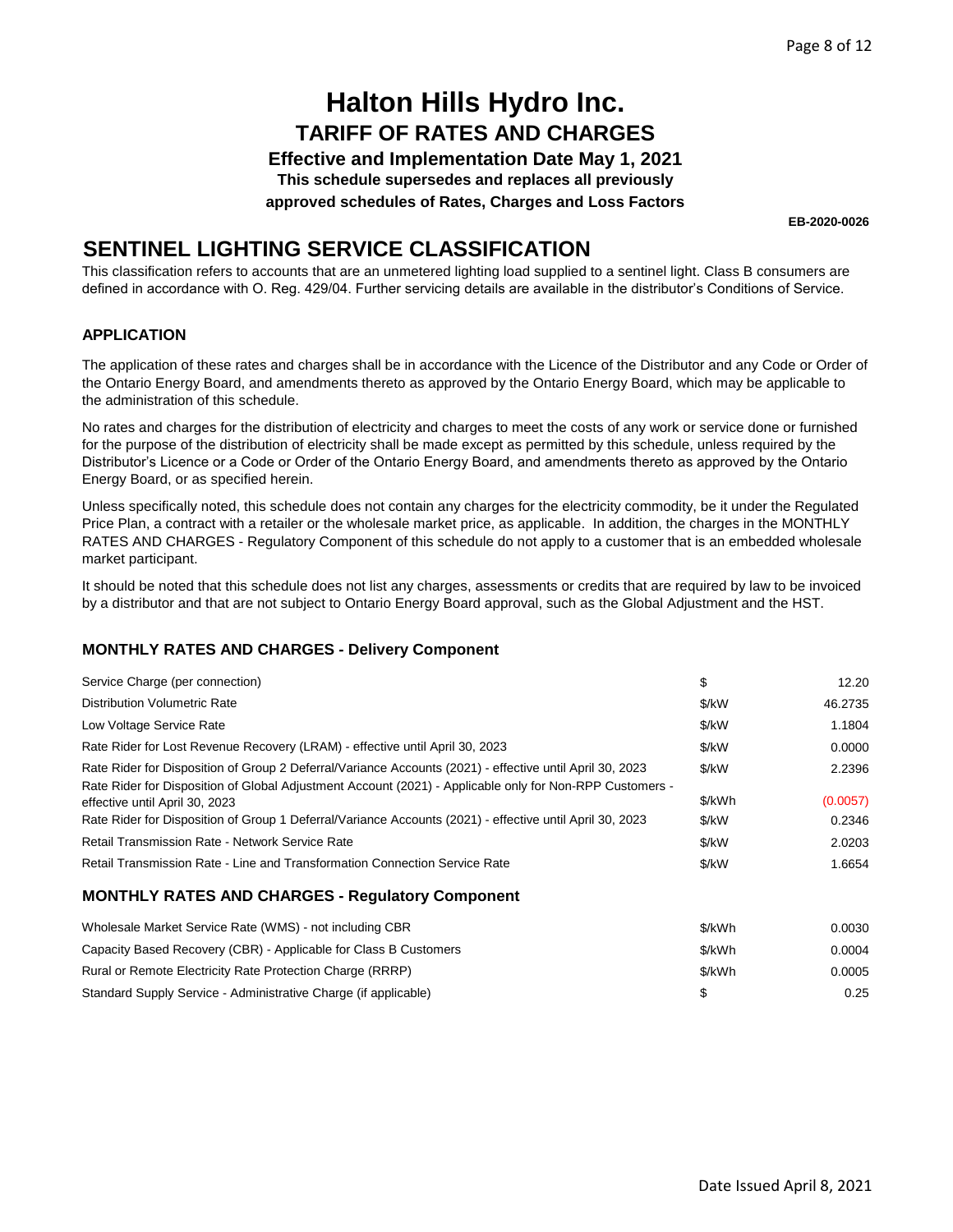**Effective and Implementation Date May 1, 2021 This schedule supersedes and replaces all previously**

**approved schedules of Rates, Charges and Loss Factors**

**EB-2020-0026**

## **STREET LIGHTING SERVICE CLASSIFICATION**

All services supplied to street lighting equipment owned by or operated for the Municipality, the Region or the Province of Ontario shall be classified as Street Lighting Service. Street Lighting plant, facilities, or equipment owned by the customer are subject to the Electrical Safety Authority (ESA) requirements and Halton Hills Hydro specifications. Class B consumers are defined in accordance with O. Reg. 429/04. Further servicing details are available in the distributor's Conditions of Service.

#### **APPLICATION**

The application of these rates and charges shall be in accordance with the Licence of the Distributor and any Code or Order of the Ontario Energy Board, and amendments thereto as approved by the Ontario Energy Board, which may be applicable to the administration of this schedule.

No rates and charges for the distribution of electricity and charges to meet the costs of any work or service done or furnished for the purpose of the distribution of electricity shall be made except as permitted by this schedule, unless required by the Distributor's Licence or a Code or Order of the Ontario Energy Board, and amendments thereto as approved by the Ontario Energy Board, or as specified herein.

Unless specifically noted, this schedule does not contain any charges for the electricity commodity, be it under the Regulated Price Plan, a contract with a retailer or the wholesale market price, as applicable. In addition, the charges in the MONTHLY RATES AND CHARGES - Regulatory Component of this schedule do not apply to a customer that is an embedded wholesale market participant.

It should be noted that this schedule does not list any charges, assessments or credits that are required by law to be invoiced by a distributor and that are not subject to Ontario Energy Board approval, such as the Global Adjustment and the HST.

#### **MONTHLY RATES AND CHARGES - Delivery Component**

| Service Charge (per connection)                                                                                                                                                                                      | \$     | 2.34     |
|----------------------------------------------------------------------------------------------------------------------------------------------------------------------------------------------------------------------|--------|----------|
| <b>Distribution Volumetric Rate</b>                                                                                                                                                                                  | \$/kW  | 1.5813   |
| Low Voltage Service Rate                                                                                                                                                                                             | \$/kW  | 1.1564   |
| Rate Rider for Lost Revenue Recovery (LRAM) - effective until April 30, 2023                                                                                                                                         | \$/kW  | (2.0455) |
| Rate Rider for Disposition of Group 2 Deferral/Variance Accounts (2021) - effective until April 30, 2023<br>Rate Rider for Disposition of Global Adjustment Account (2021) - Applicable only for Non-RPP Customers - | \$/kW  | 1.7611   |
| effective until April 30, 2023                                                                                                                                                                                       | \$/kWh | (0.0057) |
| Rate Rider for Disposition of Group 1 Deferral/Variance Accounts (2021) - effective until April 30, 2023                                                                                                             | \$/kW  | 0.1999   |
| <b>Retail Transmission Rate - Network Service Rate</b>                                                                                                                                                               | \$/kW  | 2.0109   |
| Retail Transmission Rate - Line and Transformation Connection Service Rate                                                                                                                                           | \$/kW  | 1.6316   |
| <b>MONTHLY RATES AND CHARGES - Regulatory Component</b>                                                                                                                                                              |        |          |
| Wholesale Market Service Rate (WMS) - not including CBR                                                                                                                                                              | \$/kWh | 0.0030   |
| Capacity Based Recovery (CBR) - Applicable for Class B Customers                                                                                                                                                     | \$/kWh | 0.0004   |
| Rural or Remote Electricity Rate Protection Charge (RRRP)                                                                                                                                                            | \$/kWh | 0.0005   |

Standard Supply Service - Administrative Charge (if applicable) \$ 0.25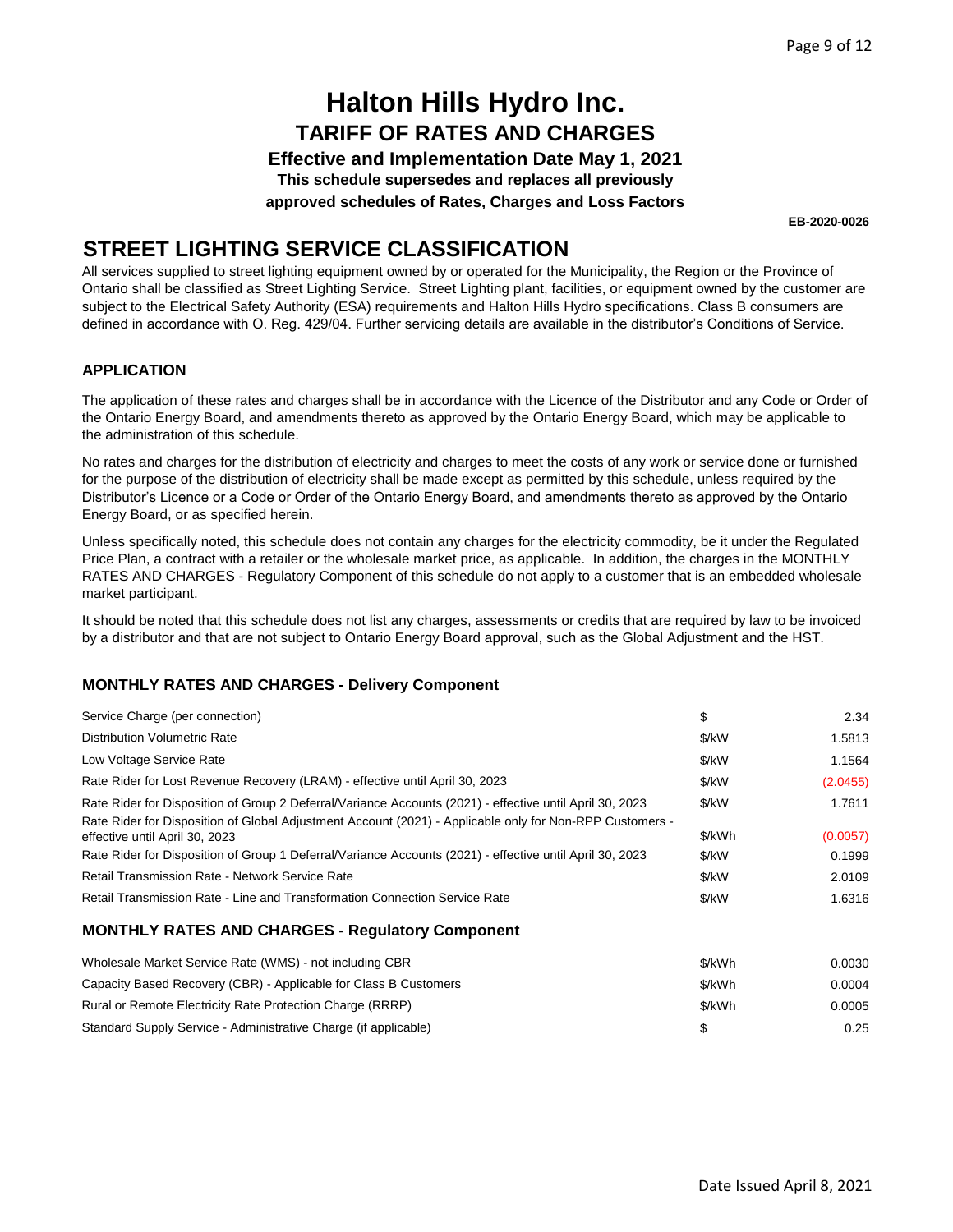**Effective and Implementation Date May 1, 2021**

**This schedule supersedes and replaces all previously**

**approved schedules of Rates, Charges and Loss Factors**

**EB-2020-0026**

### **microFIT SERVICE CLASSIFICATION**

This classification applies to an electricity generation facility contracted under the Independent Electricity System Operator's microFIT program and connected to the distributor's distribution system. Further servicing details are available in the distributor's Conditions of Service.

#### **APPLICATION**

The application of these rates and charges shall be in accordance with the Licence of the Distributor and any Code or Order of the Ontario Energy Board, and amendments thereto as approved by the Ontario Energy Board, which may be applicable to the administration of this schedule.

No rates and charges for the distribution of electricity and charges to meet the costs of any work or service done or furnished for the purpose of the distribution of electricity shall be made except as permitted by this schedule, unless required by the Distributor's Licence or a Code or Order of the Ontario Energy Board, and amendments thereto as approved by the Ontario Energy Board, or as specified herein.

Unless specifically noted, this schedule does not contain any charges for the electricity commodity, be it under the Regulated Price Plan, a contract with a retailer or the wholesale market price, as applicable.

It should be noted that this schedule does not list any charges, assessments or credits that are required by law to be invoiced by a distributor and that are not subject to Ontario Energy Board approval, such as the Global Adjustment and the HST.

| Service Charge                                                                          | \$    | 4.55   |
|-----------------------------------------------------------------------------------------|-------|--------|
|                                                                                         |       |        |
|                                                                                         |       |        |
|                                                                                         |       |        |
| <b>ALLOWANCES</b>                                                                       |       |        |
| Transformer Allowance for Ownership - per kW of billing demand/month                    | \$/kW | (0.60) |
| Primary Metering Allowance for Transformer Losses - applied to measured demand & energy | %     | (1.00) |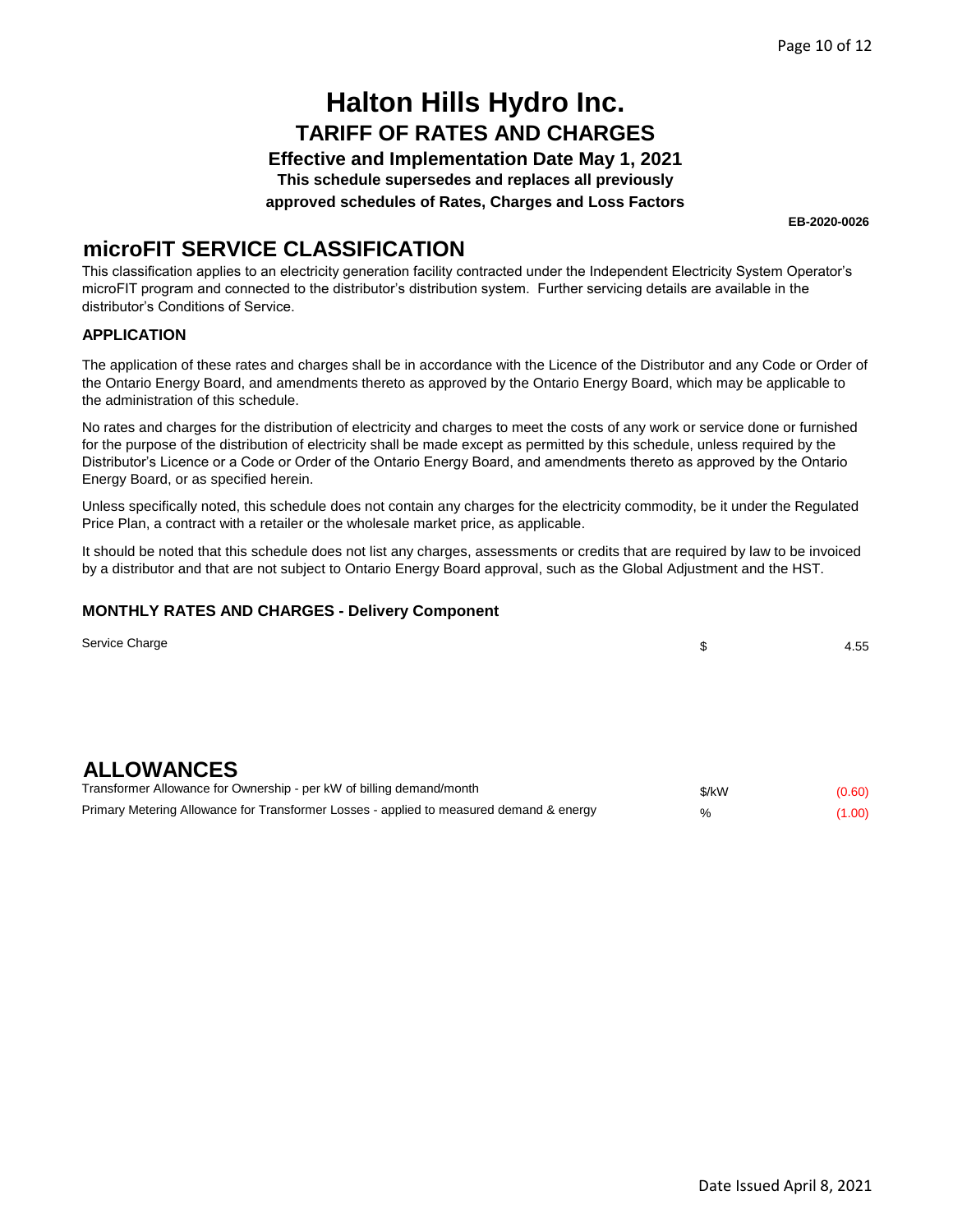**Effective and Implementation Date May 1, 2021 This schedule supersedes and replaces all previously**

**approved schedules of Rates, Charges and Loss Factors**

**EB-2020-0026**

### **SPECIFIC SERVICE CHARGES**

#### **APPLICATION**

The application of these rates and charges shall be in accordance with the Licence of the Distributor and any Code or Order of the Ontario Energy Board, and amendments thereto as approved by the Ontario Energy Board, which may be applicable to the administration of this schedule.

No charges to meet the costs of any work or service done or furnished for the purpose of the distribution of electricity shall be made except as permitted by this schedule, unless required by the Distributor's Licence or a Code or Order of the Ontario Energy Board, and amendments thereto as approved by the Ontario Energy Board, or as specified herein.

It should be noted that this schedule does not list any charges, assessments or credits that are required by law to be invoiced by a distributor and that are not subject to Ontario Energy Board approval, such as the Global Adjustment and the HST.

#### **Customer Administration**

| Arrears certificate                                                                       | \$ | 15.00    |
|-------------------------------------------------------------------------------------------|----|----------|
| Statement of account                                                                      | \$ | 15.00    |
| Pulling post dated cheques                                                                | \$ | 15.00    |
| Duplicate invoices for previous billing                                                   | \$ | 15.00    |
| Request for other billing information                                                     | \$ | 15.00    |
| <b>Easement Letter</b>                                                                    | \$ | 15.00    |
| Income tax letter                                                                         | \$ | 15.00    |
| Notification charge                                                                       | \$ | 15.00    |
| Account history                                                                           | \$ | 15.00    |
| Credit reference/credit check (plus credit agency costs)                                  | \$ | 15.00    |
| Returned Cheque (plus bank charges)                                                       | \$ | 15.00    |
| Charge to certify cheque                                                                  | \$ | 15.00    |
| Legal letter charge                                                                       | \$ | 15.00    |
| Account set up charge/change of occupancy charge (plus credit agency costs if applicable) | \$ | 30.00    |
| Special meter reads                                                                       | \$ | 30.00    |
| Meter dispute charge plus Measurement Canada fees (if meter found correct)                | \$ | 30.00    |
| <b>Non-Payment of Account</b>                                                             |    |          |
| Late Payment - per month                                                                  |    |          |
| (effective annual rate 19.56% per annum or 0.04896% compounded daily rate)                | %  | 1.50     |
| Reconnection at Meter - during regular hours                                              | \$ | 65.00    |
| Reconnection at Meter - after regular hours                                               | \$ | 185.00   |
| Reconnection at Pole - during regular hours                                               | \$ | 185.00   |
| Reconnection at Pole - after regular hours                                                | \$ | 415.00   |
| Other                                                                                     |    |          |
| Service call - customer owned equipment                                                   | \$ | 30.00    |
| Service call - after regular hours                                                        | \$ | 165.00   |
| Temporary service install & remove - overhead - no transformer                            | \$ | 500.00   |
| Temporary service install & remove - underground - no transformer                         | \$ | 300.00   |
| Temporary service install & remove - overhead - with transformer                          | \$ | 1,000.00 |
| Specific charge for access to the power poles - \$/pole/year                              | \$ | 44.50    |
| (with the exception of wireless attachments)                                              |    |          |
| Interval meter charge                                                                     | \$ | 20.00    |